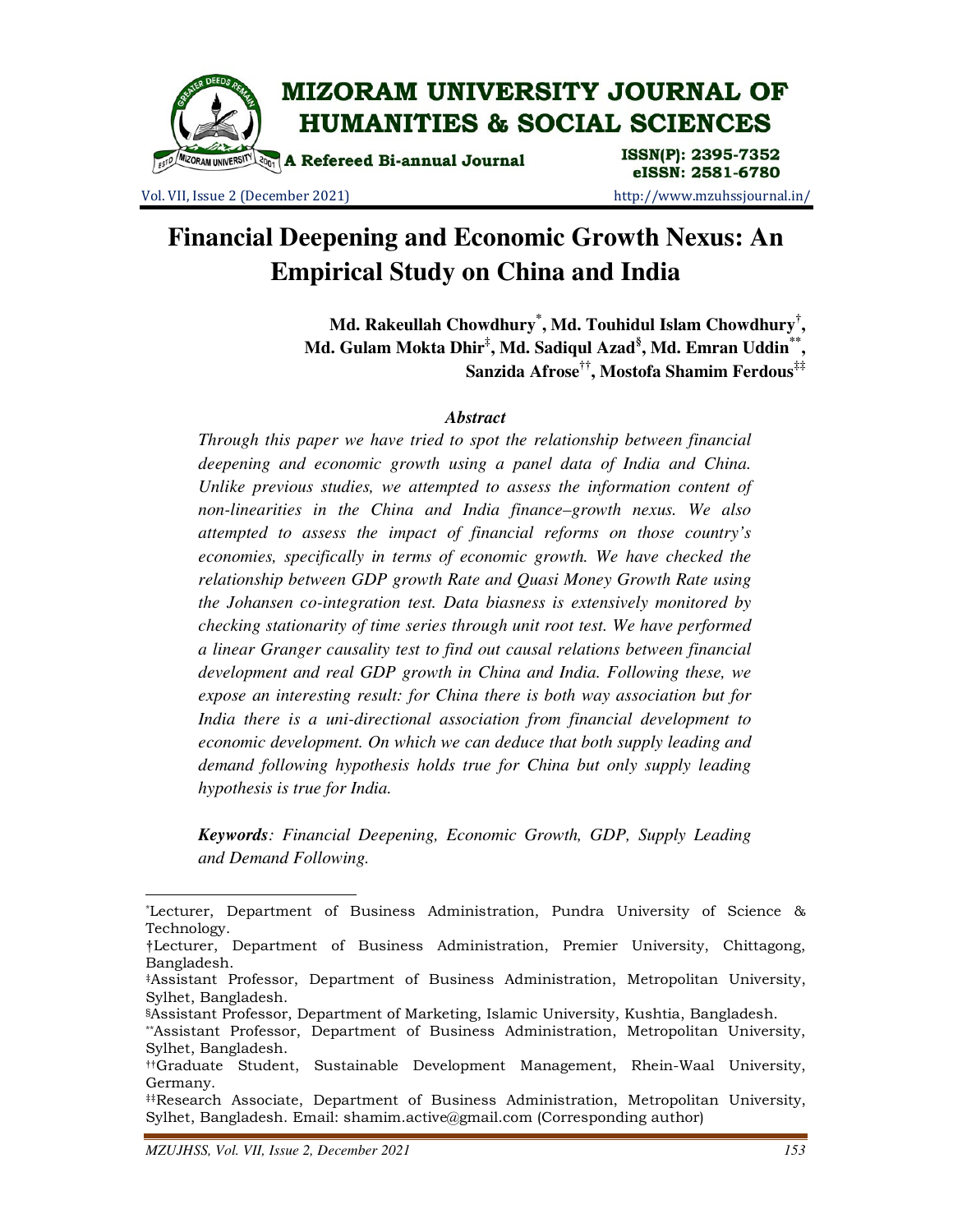### **Introduction**

 Ample literatures are available emphasizing the relationship between financial development and economic growth with extensive theoretical and empirical evidence. Different economist like Schumpeter (1911), McKinnon (1973) and Shaw (1973) have played a large role in developing a theoretical foundation for recognizing relationship between development and economic growth. The word "financial development" refers to an expansion in the number of financial services provided by banks and other financial intermediaries, as well as financial transactions conducted on capital markets (Hussain & Chakrabortry, 2012). There hasn't been a unanimous agreement on the fundamental connection between financial expansion and economic growth yet. Theory and recent occurrence suggest several probable means through which an abnormal effect of finance on economic growth may arise. One of that may be the excessive sources or availability of capital market funding or excessive share of loans to household than business firm which foster negative relationship between financial development and economic growth (Beck et al., 2012). Indeed, empirical data reveals that the relationship between financial development and economic growth is sensitive to the financial development proxy used. In industrialized countries, the relationship between financial developments and economic growth has been extensively researched. But it is now a subject matter of extensive research for developing and underdeveloped countries as well. Institutional improvement is a critical factor for growth, but the quality of financial institutions in terms of operational efficiency, regulations, and supervision must be improved for banking sector developments to contribute positively to economic growth. On the other hand, stock market developments as measured by market capitalization and the quality of institutions have a significant positive impact on economic growth. The study uses India and China as samples to investigate the association between financial development and economic growth. The study also applied different tests such as Unit Root Test, Johansen Cointegration Test, Phillips-Perron Test, Johansen Co-integration, and Granger Causality Test to define a quantitative result of the data collected on India and China. The following is the article's structure: The second section of the article is a review of previous studies in the field. The third section describes research methodology. The fourth section presents the empirical findings and analyses, and the fifth section concludes with some policy implications.

# **Literature Review**

 Financial development and economic growth nexus attracted general research in the field of finance. A large number of literatures in different study have shown that financial advancement guides economic growth (King & Levine, 2004). Akimov et al. (2009) found a positive and robust experimental connection between financial development and economic growth in a panel of 27 countries in transition. Sample studies of the finance-growth nexus were employed by Gaffeo and Garalova (2014). The findings show that there is a favorable long-run connection between financial development and economic growth, but a negative short-run relationship. By inspecting at 10 new EU members from 1994 to 2007, Caporale et al. (2009) discovered that the causality of the finance-growth relationship is a single directional process (financial expansion to economic growth). In terms of the causal relationship between financial depth and economic growth, the literature suggests at least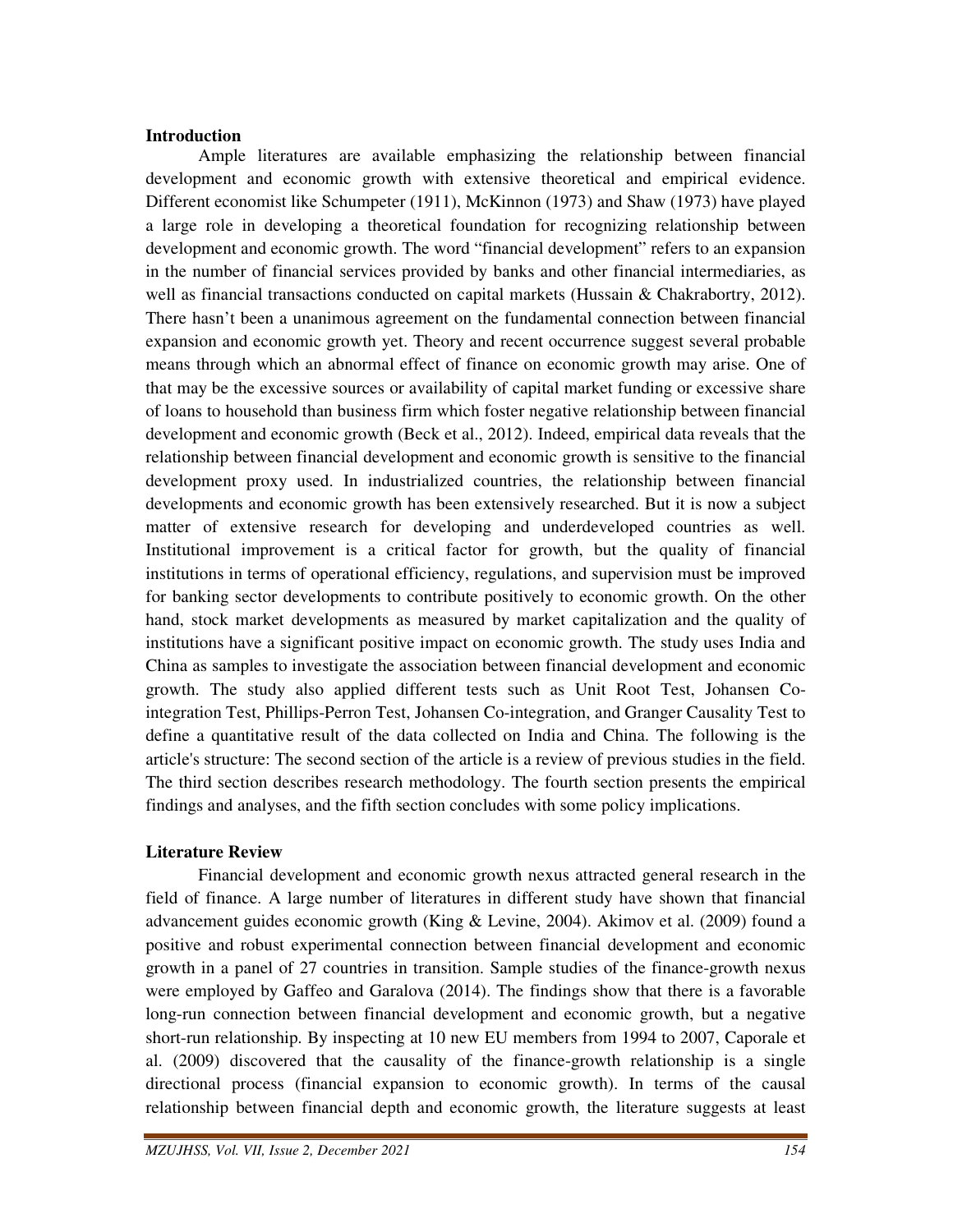four possibilities. First, despite the fact that economies grow in tandem with the financial sector, the two sectors—financial development and economic growth—take separate paths (Graff, 1999). Second, financial development is thought to be a determinant of economic growth, with a causal relationship moving from financial enlargement to economic expansion (McKinnon, 1973; Shaw 1973; King and Levine 1999). The third option is a demandfollowing response, which ensures that financial development keeps pace with economic expansion (Odhiambo, 2010). The fourth alternative, on the other hand, believes that both financial development and economic growth Granger-cause each other, implying that financial development and economic growth are bi-directional causative (Odhiambo, 2010). Theoretically, Chakraborty and Ray (2006), Deidda and Fattouh (2008), and Levine (1991) backing the thesis that financial development supports economic progress, but Robinson (1952) and Greenwood and Smith argue the reverse causation, that is, economic growth causes financial development (1997).

 Some research (Chandavarkar, 1992; Lucas, 1988) completely dismisses any link between them. Koivu (2004) studied the relationship between efficiency, the size of the banking sector (using the interest rate and credit margin allocated to the private sector) and to economic growth using data from Panel for 25 transitional countries compared to the period 1993-2001. The result found from the study has led to declare that an effective banking sector, where interest rate margins are low, accelerates the growth of GDP. In Croatia financial development had a "supply leading" (Schumpeter, 1934/2010; Patrick, 1966) influence at the commencement of conversion, due to the lack of financial sources for economic activities on the market. Economic growth rates after 2000 averaging around 5% annually which is not possible without a good loan policy. A proper loan policy can lead to the development of financial sectors to be ready to fulfill any financial demand (Robinson, 1979). Previous studies (Koivu, 2004) show that the standardization of banking sector has helpful effects on economic growth, but the link between credits and economic growth is more ambiguous. Kenourgios and Samitas (2007) studied in their research, in the long term; loan giving facilities to non-government sectors is a vital factor of Polish economic growth. Folwarski (2016) investigated the growth trend of poland from 2005 to 2015 and discovered that both types of credits considerably promote economic growth. Petkovski and Kjosevski (2014) discovered that economic growth is spurred negatively by loan to the private sector and interest margin, and positively by the ratio of quasi money, using a sample of 16 transition economies from Central and South-Eastern Europe from 1991 to 2011. Sassi and Gasmi conducted a similar investigation (2014). The authors looked at the effects of household and corporate lending on economic development in 27 European nations between 1995 and 2012. In contrast to consumer borrowing, business lending has a beneficial effect on economic growth. Angjelkovska et al. (2016) confirmed that business credits accelerate economic growth in a study of thirteen transition economies where the range of years is 1995–2007, but the results for household credits are equivocal.

 Over the period 1990–2008, Cojocaru et al. (2016) empirically examined the impact of financial sector development on economic growth in ten CIS and fifteen CEE nations. The findings of the study show that financial system efficiency and competitiveness are more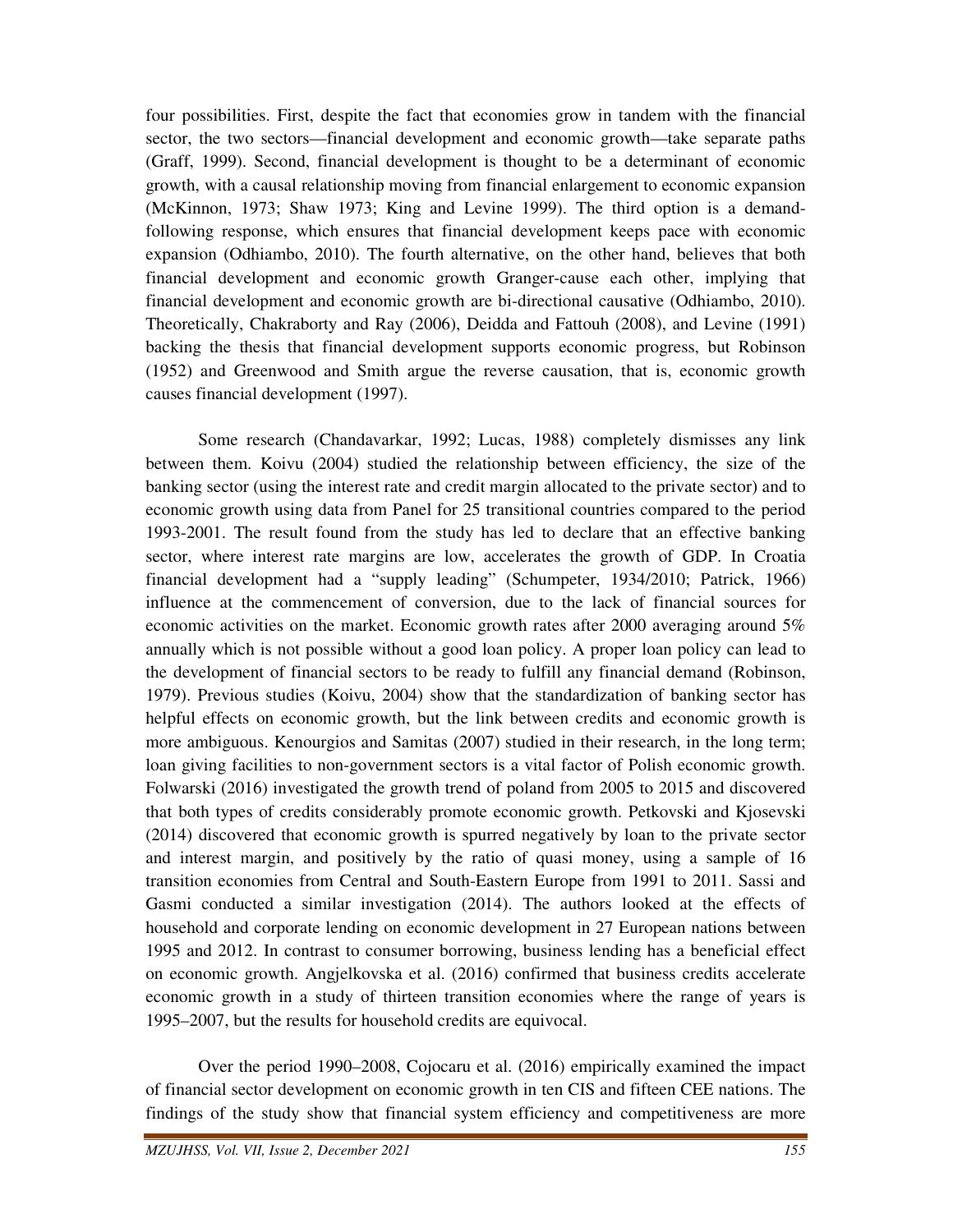essential than the financial supports rendered to the non-government sectors by financial institutions. Research on the relationship between financial performance and growth usually uses panel data to analyze this relationship (Gaffeo & Garalova, 2013). Darrat (1999) exercised Granger causality tests on three MENA countries (Saudi Arabia, Turkey, and United Arab Emirates) for the period 1964-1993. Although the potency and steadiness of Darrat's research differs among nations, his findings offer some support for the supplyleading notion that financial deepening supports economic growth. You will find long-term positive and short-term negative connections. Another research dealing with the financegrowth nexus in 16 MENA countries is by Boulila and Trabelsi (2004), who applied cointegration and Granger causality tests based on a bivariate vector auto regression (VAR). Their findings back up the theory that causality flows from the real to the financial sectors. In recent years, multi-country or region-specific time-series studies utilizing vector auto regression (VAR) analysis to investigate the underlying association involving financial development and economic growth have also been a hot topic (Abdelhafidh, 2013; Abu-Bader & Abu-Qarn, 2008).

## **Methodology**

### *Unit Root Tests*

 There are numerous co-integration techniques. But in most of them, there is a common rule which states that the time-series properties of the individual variables in discussion must be investigated. It needs to identify that the variables are stationary at level, *I(0)*. Or if they are not stationary at level, they must be stationary after differencing, *I(d)*. Here d indicates the number of times the variables in the model has been differentiated to get to the stationary point. It's an obligation. Because if we can't achieve the non-stationary variables, instead we set the model with them, it will provide a spurious kind of relationships. But if we can achieve the non-stationary variables and set the model with them, the model will provide a proper co-integration output and describe appropriate relationship.

 To find out the existence of a unit root one of the highly suggested process is the Augmented Dickey-Fuller (ADF) test, which involves approximating a form of the following equation by OLS:

$$
\Delta x_t = \gamma_0 + \gamma_1 t + \phi x_{t-1} + \phi \Delta x_{t-1} + \dots + \phi \Delta x_{t-q} + \varepsilon_t \tag{1}
$$

Here  $\Delta$  means the difference. The *t*-statistic for the calculated coefficient  $\phi$  is the Augmented Dickey-Fuller (ADF) statistic. But interesting fact is that, The ADF statistic does not have a usual student-t distribution; but it must be weighed against the specific tables such as those have been provided in MacKinnon (MacKinnon, 1996). The above equation (1) involves the most usual specification with q differences or lags. The outcomes below for variables are hence obtained by beginning with q equal to four (MacKinnon, 1996) and then scientifically excluding insignificant variables (may be in lags, or in constant, and/or even in trend) making certain that there is no serial correlation in the residuals. Once the chosen equation has been achieved in this manner, we get the t-statistic that gives the Augmented Dickey-Fuller statistics in the empirical analysis section. So, we are having a sign of the time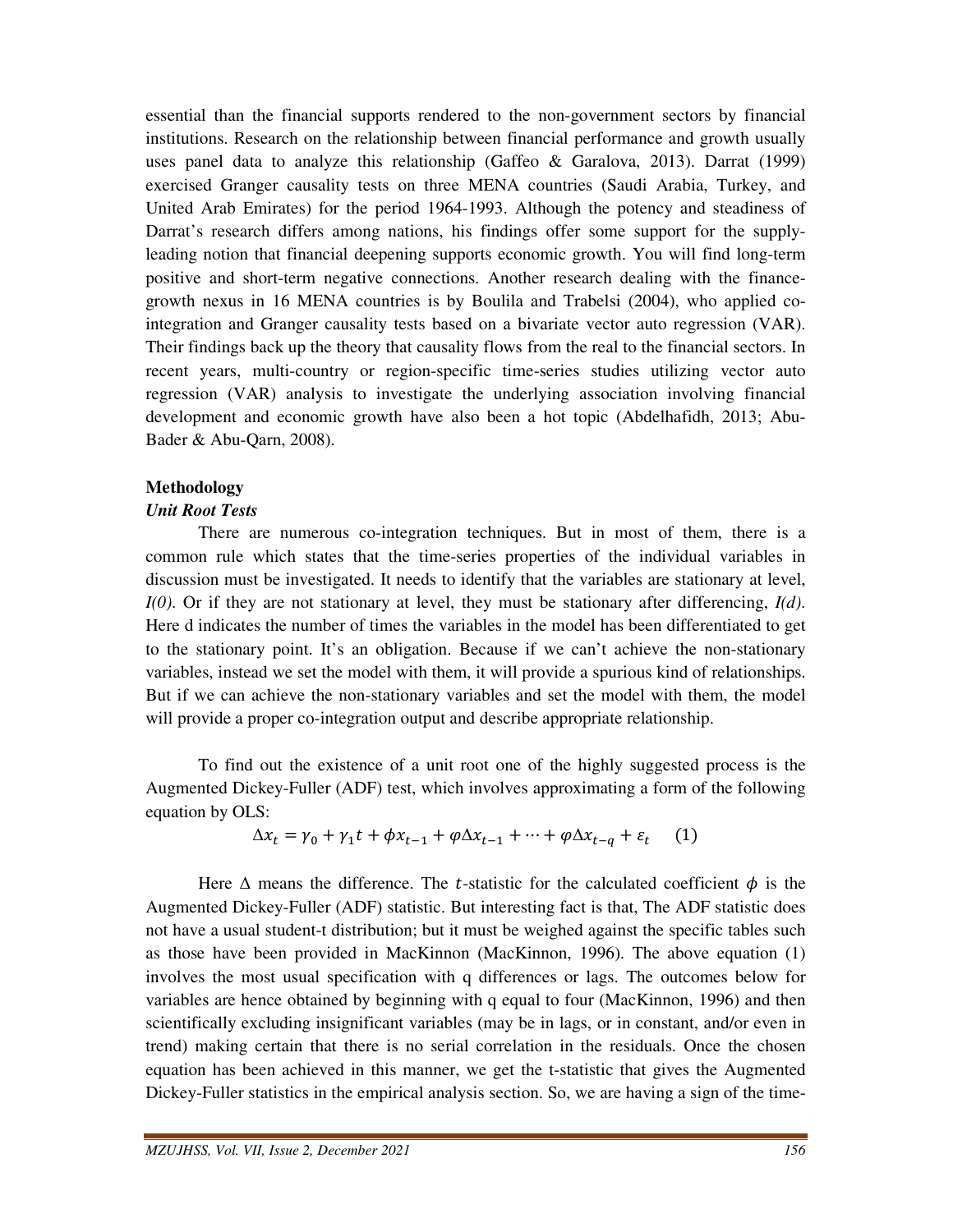series properties of the individual time series variable, but if we find the variables to be nonstationary in levels, we proceed for the differencing to achieve the stationary in the variables and eventually we get the opportunity for progressing to the co-integration techniques.

 The Phillips-Perron test is also based on the same regression as the Augmented Dickey-Fuller test, but it doesn't include the lagged differences. The t-statistic of the particular coefficient in discussion is corrected for serial correlation by applying Newey-West (Newey & West, 1987) procedure from the adjustment of the standard errors.

# *a) Johansen Co-integration*

 We apply Johansen (Johansen, 1988) method to find out co-integrating relationship between non-stationary variables by applying maximum likelihood method. This method checks the number of distinct co-integrating vectors in a setting of multivariate model and also estimates the parameters of these particular co-integrating relationships. In this research paper we have used the following model that consist Two-dimensional vector autoregressive model:

$$
X_t = A_1 X_{t-1} + \dots + A_k X_{t-k} + \varepsilon_t, \qquad t = 1, \dots, T \tag{2}
$$

Here in the Equation 2, $X_t = [GDP, FinancialDevelopment]_t$ ,  $X_t$  are fixed and  $\varepsilon_t \sim IN(0, \Sigma)$ . So, Equation 2 can be re-written in Error Correction Format as

$$
\Delta X_t = \Gamma_1 \Delta X_{t-1} + \dots + \Gamma_{k-1} X_{t-k+1} + \Pi X_{t-k} + \varepsilon_t, \qquad t = 1, \dots, T \tag{3}
$$

If the data  $\{X_t\}$  are integrated of order one, I(1), then  $\Delta\{X_t\}$  is I(0). The matrix II has to be reduced to rank:

$$
\Pi=\alpha\beta^{'},
$$

Here  $\beta$  may be interpreted as the  $m \times m$  matrix of co-integrating vectors and  $\alpha$  is the matrix of  $m \times n$  matrix of loading weights.

If we find the unit-root tests outputs of the variables are  $I(1)$  (in the Empirical Section) they are entered as endogenous variables to calculate Vector Auto Regression by applying unrestricted method. In the unrestricted vector auto regression (VAR) Eq. (2) with a lag length of 6 years, in this way, we have achieved the Trace and Maximum Eigen Values to check the number of co-integrating vectors. When we have got this, it has been applied on the equation to calculate the co-integrating vector(s). The output has been presented in the Empirical section below.

# *b) Granger Causality Test*

 Granger causality test is a procedure to find out if one particular time series is significant to forecast another time series. Granger (Granger, 1969) provides the definition of the causality for two scalar-valued, stationary and ergodic time series  $\{X_t\}$  and  $\{Y_t\}$  by applying a very simple model: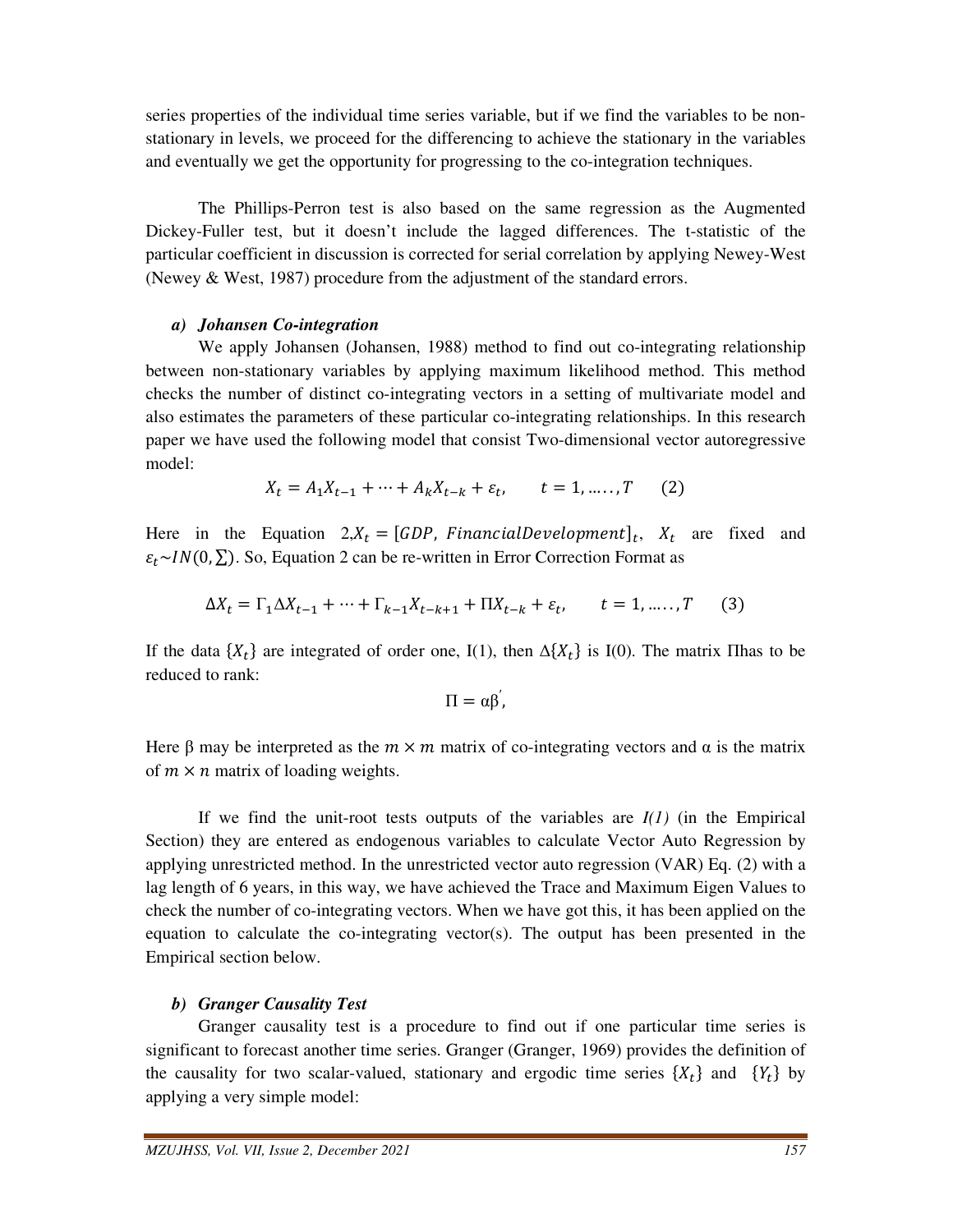$$
X_{t} = \sum_{j=1}^{m} \alpha_{j} X_{t-j} + \sum_{j=1}^{m} \beta_{j} Y_{y-j} + \varepsilon_{t}
$$

$$
Y_{t} = \sum_{j=1}^{m} c_{j} X_{t-j} + \sum_{j=1}^{m} d_{j} Y_{y-j} + \eta_{t}
$$

In the above equations, the white noise has been represented by  $\varepsilon_t$  and  $\eta_t$ . If we find that some values of  $\beta_i \neq 0$ , we get knowledge from the past values of Y. These value of Y helps us to predict both the current as well as the future values of  $X$  values. Then we can say that Y Granger causes  $X$ . In the same way,  $X$  Granger causes  $Y$  if we find that some values of  $c_i \neq 0$ . In simple words, one variable (X) is found to Granger cause another variable (Y) if we find that the lagged values of  $X$  can predict  $Y$ . We use Linear Least Square predictors to implement this test. Here the Hypothesis is:

 $H_0$ :  $X(Y)$  does not Granger cause variable  $Y(X)$ 

H<sub>1</sub>:  $X(Y)$  Granger causes variable  $Y(X)$ 

#### **Data and Empirical Analysis**

UNIT ROOT TEST TABLE (PP)

 To avoid the possibility of non-causal biasness, first of all, it's required to test the stationarity of the time series variables by applying unit root tests. Most widely used unit root tests are:

- i) Phillips and Perron (PP) (Perron, 1988),
- ii) Augmented Dickey-Fuller test (ADF), (Dickey & Fuller, 1979), and
- iii) Kwiatkowski, Phillips, Schmidt, and Shin (KPSS) test (Kwiatkowski et al., 1992)

 The result of the unit root tests have been showed in Table 1. If we find we through the graph (Presented in the Appendix) we find out that the variables though not stationary at *I(0)*, they are stationary in *I(1)*. Even it's getting ensured from the plots that there is a presence of co-integration among the variables.

|                                         | At Level    |               |               |           | At First Difference |           |           |           |           |
|-----------------------------------------|-------------|---------------|---------------|-----------|---------------------|-----------|-----------|-----------|-----------|
|                                         |             | <b>GDPCHN</b> | <b>GDPIND</b> | M2CM      | M2IM                | d(GDPCHN) | d(GDPIND) | d(M2CM)   | d(M2IM)   |
| With<br>Constant                        | t-Statistic | 1.2658        | $-0.291$      | $-2.7536$ | 0.6228              | $-4.7472$ | $-4.7055$ | $-5.5539$ | $-6.9325$ |
|                                         | Prob.       | 0.9985        | 0.9229        | 0.0672    | 0.9901              | 0.0001    | 0.0001    |           |           |
|                                         |             | no            | no            | $\ast$    | no                  | ***       | ***       | ***       | ***       |
| With<br>Constant & t-Statistic<br>Trend |             | $-3.4693$     | $-1.8012$     | 0.6171    | $-2.9553$           | $-4.5078$ | $-4.517$  | $-6.6923$ | $-6.9023$ |
|                                         | Prob.       | 0.045         | 0.7014        | 10.9995   | 0.1473              | 0.0018    | 0.0017    | Ю         | $\Omega$  |
|                                         |             | **            | no            | no        | no                  | ***       | ***       | ***       | ***       |
| Without                                 | t-Statistic | 7.3338        | 16.5883       | 19.5449   | 19.869              | -2.6597   | $-1.5531$ | -2.0158   | $-0.8144$ |

Table 1: Unit Root Test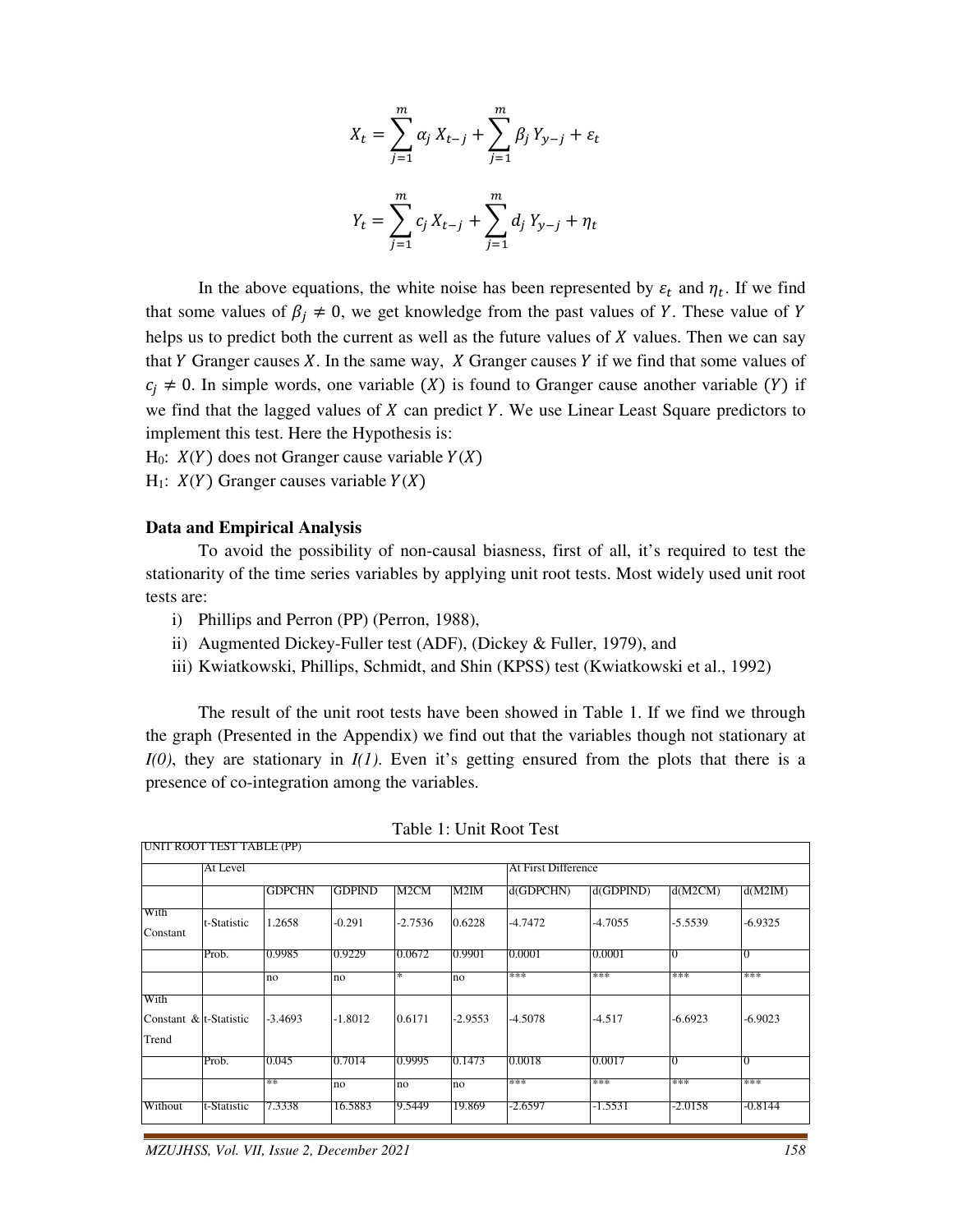| Constant &             |             |                            |               |           |           |                     |           |                |           |
|------------------------|-------------|----------------------------|---------------|-----------|-----------|---------------------|-----------|----------------|-----------|
| Trend                  |             |                            |               |           |           |                     |           |                |           |
|                        | Prob.       | 1                          | 1             | 1         | 1         | 0.0078              | 0.113     | 0.0423         | 0.3623    |
|                        |             | no                         | no            | no        | no        | ***                 | no        | **             | no        |
|                        |             |                            |               |           |           |                     |           |                |           |
|                        |             | UNIT ROOT TEST TABLE (ADF) |               |           |           |                     |           |                |           |
|                        | At Level    |                            |               |           |           | At First Difference |           |                |           |
|                        |             | <b>GDPCHN</b>              | <b>GDPIND</b> | M2CM      | M2IM      | d(GDPCHN)           | d(GDPIND) | d(M2CM)        | d(M2IM)   |
| With<br>Constant       | t-Statistic | $-0.1034$                  | $-1.7078$     | $-3.8943$ | $-1.2218$ | $-4.0406$           | $-1.4667$ | $-4.0261$      | $-2.7626$ |
|                        | Prob.       | 0.9465                     | 0.426         | 0.0026    | 0.6654    | 0.0015              | 0.5489    | 0.0016         | 0.0653    |
|                        |             | no                         | no            | ***       | no        | ***                 | no        | ***            | $\ast$    |
| With                   |             |                            |               |           |           |                     |           |                |           |
| Constant & t-Statistic |             | $-1.6584$                  | $-0.8317$     | $-0.0021$ | $-1.9568$ | $-3.8589$           | $-1.2914$ | $-5.7295$      | $-2.676$  |
| Trend                  |             |                            |               |           |           |                     |           |                |           |
|                        | Prob.       | 0.7665                     | 0.9603        | 0.996     | 0.6213    | 0.0153              | 0.8875    | $\overline{0}$ | 0.2477    |
|                        |             | no                         | no            | no        | no        | **                  | no        | ***            | no        |
| Without                |             |                            |               |           |           |                     |           |                |           |
| Constant & t-Statistic |             | 3.5721                     | 0.7001        | 3.0928    | 2.062     | $-1.7299$           | $-0.8801$ | $-1.4269$      | $-0.1573$ |
| Trend                  |             |                            |               |           |           |                     |           |                |           |
|                        | Prob.       | 0.9999                     | 0.866         | 0.9995    | 0.9908    | 0.0793              | 0.3339    | 0.1428         | 0.6284    |
|                        |             |                            |               |           |           |                     |           |                |           |

Note: (GDPIND) Gross Domestic Product India, (GDPCHN) Gross Domestic Product China, (M2CM) (M2IM)

 In the second step, we have checked the presence of co-integration among the variables. The association between GDP growth Rate and Quasi Money Growth Rate has been checked by using Johansen co-integration test (Johansen & Juselius, 1990), (Johansen, 1991), (Johansen, 1995). The output of the analysis has been presented in Table 2.

| raone 2. Johansen Co-musclation Test                            |                                          |                   |          |        |  |  |  |
|-----------------------------------------------------------------|------------------------------------------|-------------------|----------|--------|--|--|--|
| Johansen-Juselius Cointegration Test Results                    |                                          |                   |          |        |  |  |  |
| Hypothesized                                                    | Max-Eigen<br>Critical<br>Prob**<br>Trace |                   |          |        |  |  |  |
| No of $CE(S)$                                                   | <b>Statistics</b>                        | <b>Statistics</b> | Values   |        |  |  |  |
| India                                                           |                                          |                   |          |        |  |  |  |
| $R = 0$                                                         | 15.71819                                 | 0.059665          | 15.49471 | 0.0463 |  |  |  |
| $R = < 1$                                                       | 1.138063                                 | 0.00479           | 3.841466 | 0.2861 |  |  |  |
| China                                                           |                                          |                   |          |        |  |  |  |
| 0.15239<br>0.0000<br>40.36987<br>15.49471<br>$R = 0$            |                                          |                   |          |        |  |  |  |
| 0.070901<br>0.0004<br>12.42835<br>3.841466<br>$R = < 1$         |                                          |                   |          |        |  |  |  |
| Trace test indicates 2 cointegrating eqn(s) at the $0.05$ level |                                          |                   |          |        |  |  |  |
| * Denotes rejection of the hypothesis at the 0.05 level         |                                          |                   |          |        |  |  |  |
| **MacKinnon-Haug-Michelis (1999) p-values                       |                                          |                   |          |        |  |  |  |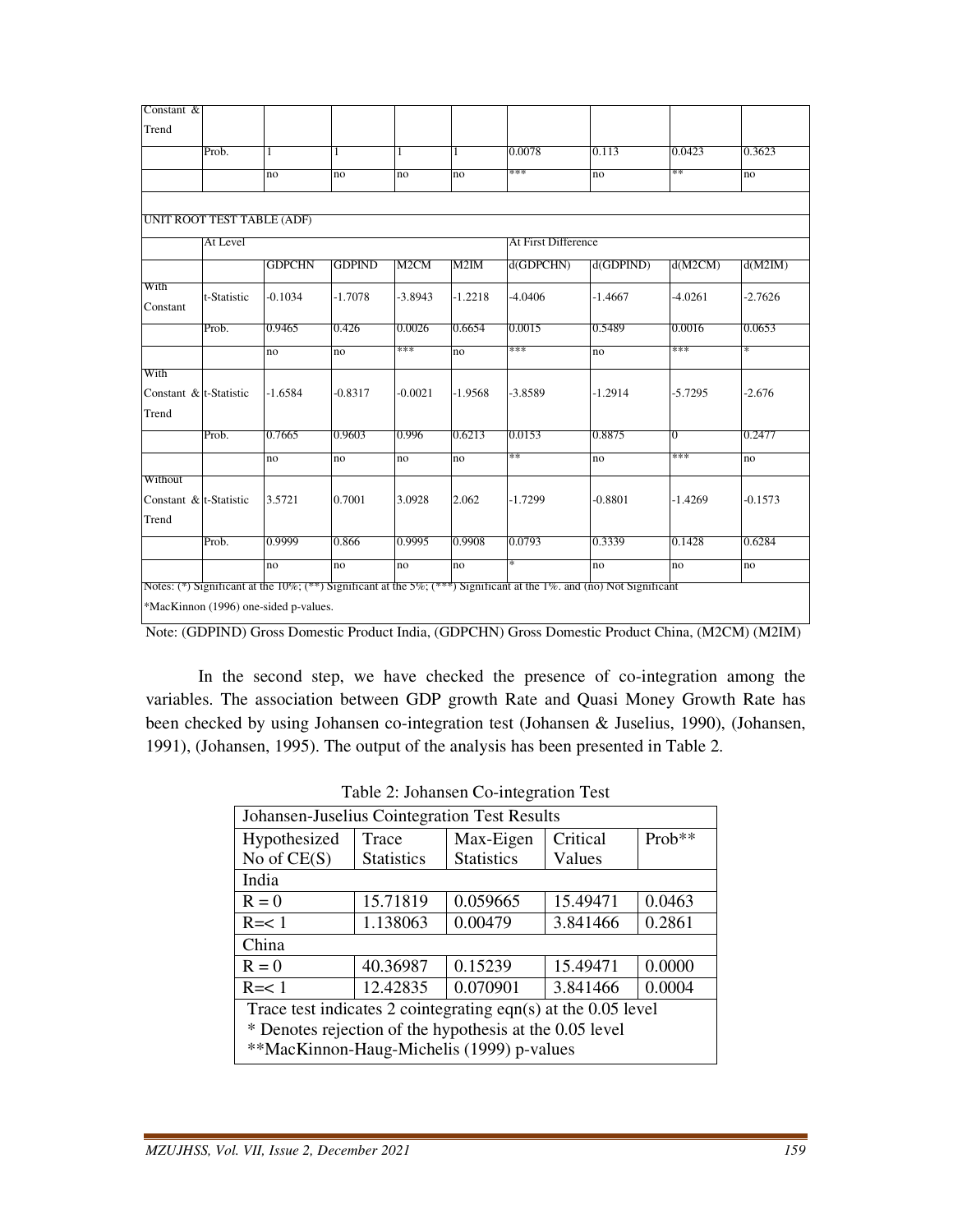From the Johansen Co-integration test in Table 2 we can reject the Null hypothesis of no co-integration  $(r=0)$  for India and Null hypothesis of no co-integration  $(r=0)$  as well as Null hypothesis of one co-integration  $(r=1)$  for China, as they have been supported by Trace test and Max-Eigen test at 5% significance level. After checking for the presence of the unit root and co-integration, we have performed linear Granger causality test to find out causal relations between financial development which is Quasi Money and economic growth which is Real GDP Growth in China and India (Granger, 1969). The output of linear Granger causality test output has been presented in Table 3. And Table 4 summarizes the Supply Leading and Demand Following decision. For China there is a bi-directional causality but for India there is uni-directional causality from financial development to economic development. On which we can deduce that both supply leading and demand following hypothesis holds true for China but only supply leading hypothesis is true for India.

| Table 5. I all wise Grafiger Causality                 |             |        |  |  |  |
|--------------------------------------------------------|-------------|--------|--|--|--|
| <b>Granger Causality</b>                               | F-Statistic | Prob.  |  |  |  |
| China                                                  |             |        |  |  |  |
| M2CM does not Granger Cause GDPCHN                     | 6.80834***  | 0.0014 |  |  |  |
| GDPCHN does not Granger Cause M2CM                     | $4.63212**$ | 0.011  |  |  |  |
| India                                                  |             |        |  |  |  |
| M2IN does not Granger Cause GDPIND                     | 2.92215***  | 0.0092 |  |  |  |
| GDPIND does not Granger Cause M2IN                     | 1.79697     | 0.1007 |  |  |  |
| *** & ** represent significant at 1% & 5% respectively |             |        |  |  |  |

Table 3: Pair wise Granger Causality

Note: (GDPIND) Gross Domestic Product India, (GDPCHN) Gross Domestic Product China, (M2CM) Molecular Materials, Colides and Modelin(M2IM)

| Empirical Evidence of Supply-Leading and Demand-Following Hypothesis Presence |                    |                           |                |                    |  |  |  |
|-------------------------------------------------------------------------------|--------------------|---------------------------|----------------|--------------------|--|--|--|
| Country                                                                       | Finance            | Economic                  | Bi-            | Support Ed Theory  |  |  |  |
|                                                                               | Development        | Growth Impact Directional |                |                    |  |  |  |
|                                                                               | Economic<br>Impact | Financial                 | Granger        |                    |  |  |  |
|                                                                               | Growth             | Development               | Causality      |                    |  |  |  |
| China                                                                         | <b>Yes</b>         | Yes                       | Yes            | leading/<br>Supply |  |  |  |
|                                                                               |                    |                           |                | Demand following   |  |  |  |
| India                                                                         | Yes                | N <sub>0</sub>            | N <sub>0</sub> | Supply leading     |  |  |  |

Table 4: Supply Leading or Demand Following

#### **Conclusion**

 In this paper, we have analyzed the contribution of financial development, or more extensive sources to finance, in promoting economic growth in a panel of China and India. Based on panel time-series analysis, the findings indicate that, when macroeconomic performance is considered, financial development does play a significant role in generating economic activity, innovation, and, as a result, economic growth occurs in the region. Our evidence suggests that financial sector development is positively related to growth in almost all cases, albeit insignificantly below the estimated thresholds. In China, we can find both the finance development and economic growth contribute each other to move forward. China is having an advantage the combination of both financial supply and demand mechanism. But in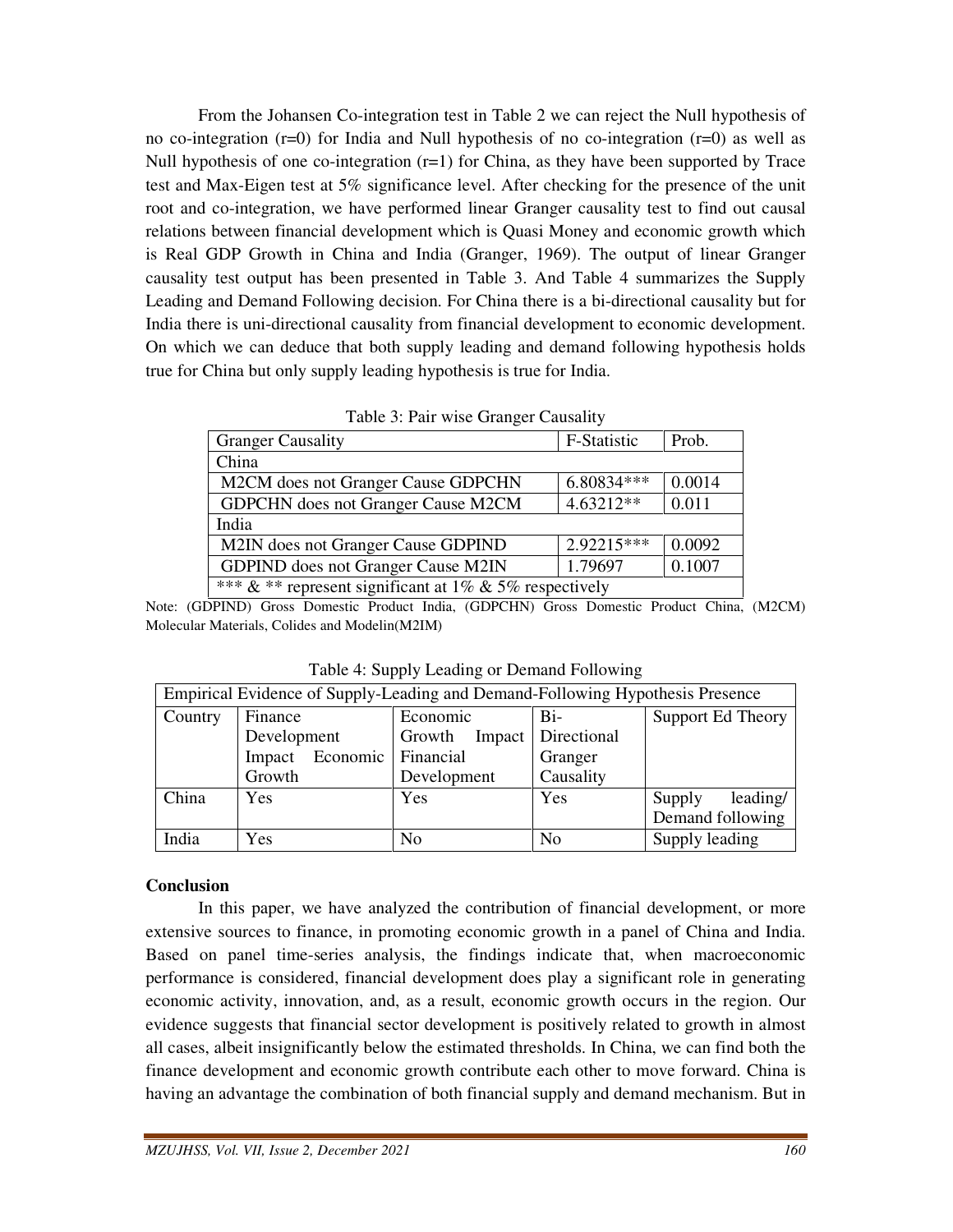India, only financial development leads to economic growth reverse is not true. Policy makers in those fields can contribute to develop the situation by offering sustainable financial and economic growth plan for the countries. Extensive further research can be done on the field of bi-directional impact of financial deepening and economic growth specially on Indian economy.

\*\*\*\*\*\*\*

# **References**

- Abdelhafidh, S. (2013). Potential financing sources of investment and economic growth in North African countries: A causality analysis. *Journal of Policy Modelling, 35*(1), 150–169.
- Abu-Bader, S., & Abu-Qarn, A.M. (2008). Financial development and economic growth: Empirical evidence from MENA countries. *Review of Development Economics, 12*(4), 803–817.
- Angjelkovska, T., Hani, E., & Eliskovski, M. (2016). The effect of enterprise and household credit on economic growth and real exchange rate dynamics: evidence from SEE countries, Working Paper, National Bank of the Republic of Macedonia, Skopje.
- Akimov, A., Wijeweera, A., & Dollery, B. (2009). Financial development and economic growth: evidence from transition economies. Applied Financial Economics, 19. doi: 10.1080/09603100701857880.
- Beck, T., Degryse, H., Kneer, C., is more finance better? Disentangling intermediation and size effects of financial systems, European Banking Center Discussion Paper 2012- 2016.
- Boulila, Ghazi, and Mohamed Trabelsi. 2004. The Causality Issue in the Finance and Growth Nexus: Empirical Evidence from Middle East and North African Countries. Review of Middle East Economics and Finance 2 (2):123-38.
- Caporale, G. M., Rault, C., Sova, R., & Sova, A. (2009). Financial development and economic growth: evidence from ten new EU members. DIW Berlin Discussion Papers, 940.
- Chakraborty, S., & Ray, T. (2006). Bank-based versus market-based financial systems: A growth-theoretic analysis. Journal of Monetary Economics, 53(2), 329–350.
- Chandavarkar, A. (1992). Of finance and development: Neglected and unsettled questions. World Development, 22(1), 133–142.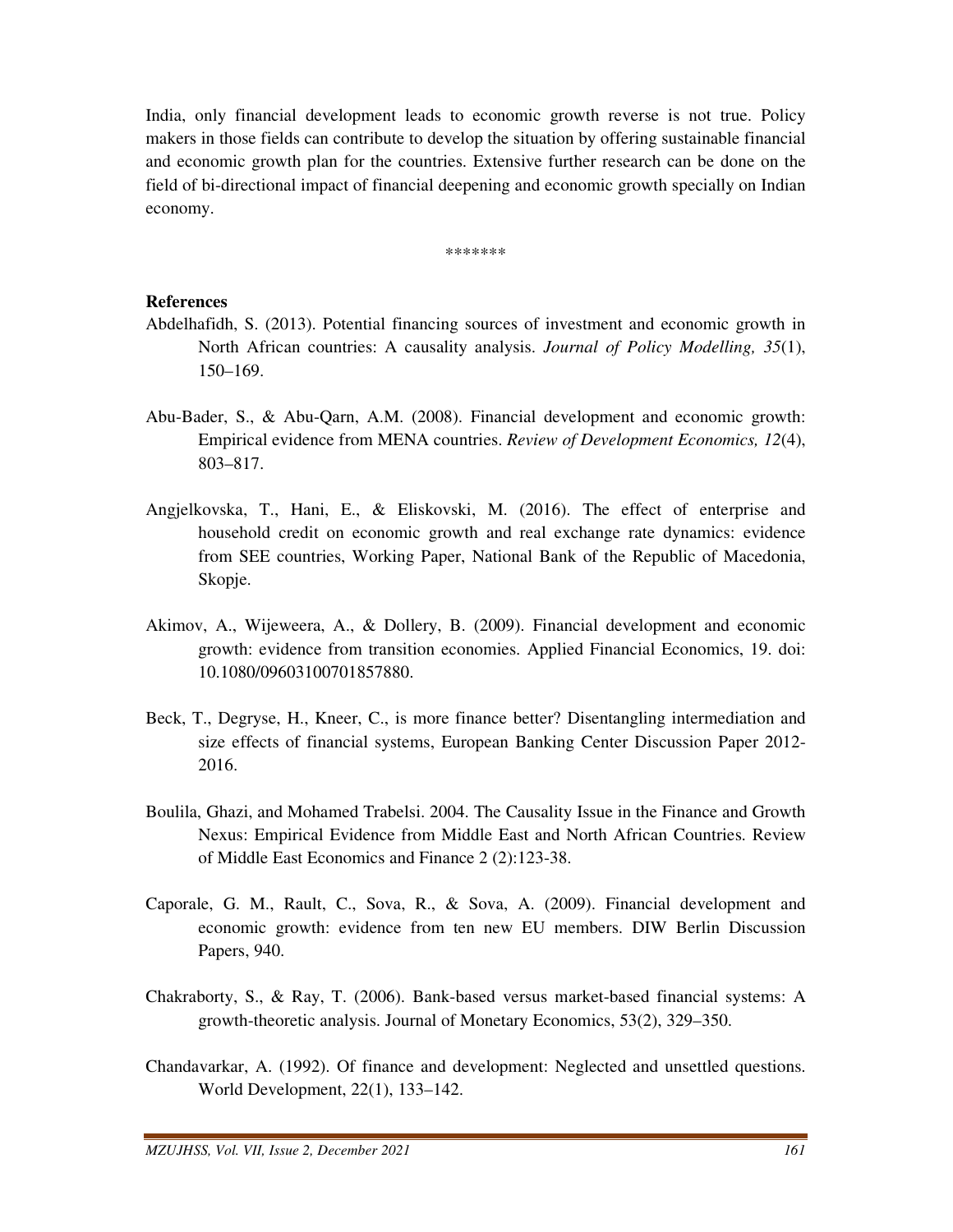- Cojocaru, L., Falaris, E. M., Hoffman, S. D., & Miller, J. B. (2015). Financial system development and economic growth in transition economies: new empirical evidence from the CEE and CIS Countries. Emerging Markets Finance and Trade, 52. doi: 10.1080/1540496x.2015.1013828.
- Darrat, Ali F. 1999. Are Financial Deepening and Economic Growth Causally Related? Another Look at the Evidence. International Economic Journal 13 (3):19-35.
- Deidda, L., & Fattouh, B. (2008). Banks, financial markets and growth. Journal of Financial Intermediation, 17(1), 1–31.
- Dickey, D. A., & Fuller, W. A. (1979). Distribution of the estimators for autoregressive time series with a unit root. Journal of the American statistical association, 74(366a), 427- 431.
- Folwarski, M. (2016). Impact of bank loans on economic growth in Poland. Journal of Financial Management and Accounting, 4(3).
- Gaffeo, E., & Garalova, P. (2013). On the finance-growth nexus: additional evidence from Central and Eastern Europe countries. Economic Change and Restructuring, 47. doi: 10.1007/s10644-013-9143-x.
- Granger, C. (1969). Investigating causal relations by econometric methods and cross spectral. Econometrica, 37, 24-36.
- Johansen, S. (1991). Estimation and Hypothesis Testing of Cointegration Vectors in Gaussian Vector Autoregressive Models. Econometrica, 59(6), 1551-1580. https://doi.org/10.2307/2938278
- Johansen, S. (1995). A Stastistical Analysis of Cointegration for I(2) Variables. Econometric Theory, 11(1), 25-59. https://doi.org/10.1017/S0266466600009026
- Johansen, S., & Juselius, K. (1990). Maximum Likelihood Estimation and Inference on Cointegration — with Applications to the Demand for Money. Oxford Bulletin of Economics and Statistics, 52(2), 169-210. https://doi.org/https://doi.org/10.1111/j.1468-0084.1990.mp52002003.x
- Kenourgios, D., & Samitas, A. (2007). Financial development and economic growth in a transition economy: evidence for Poland. Journal of Financial Decision Making, 3(1).
- King, R., Levine, R., 1993. Finance and growth: Schumpeter might be right, Q. J. Econ. 108 (3), 717-737.